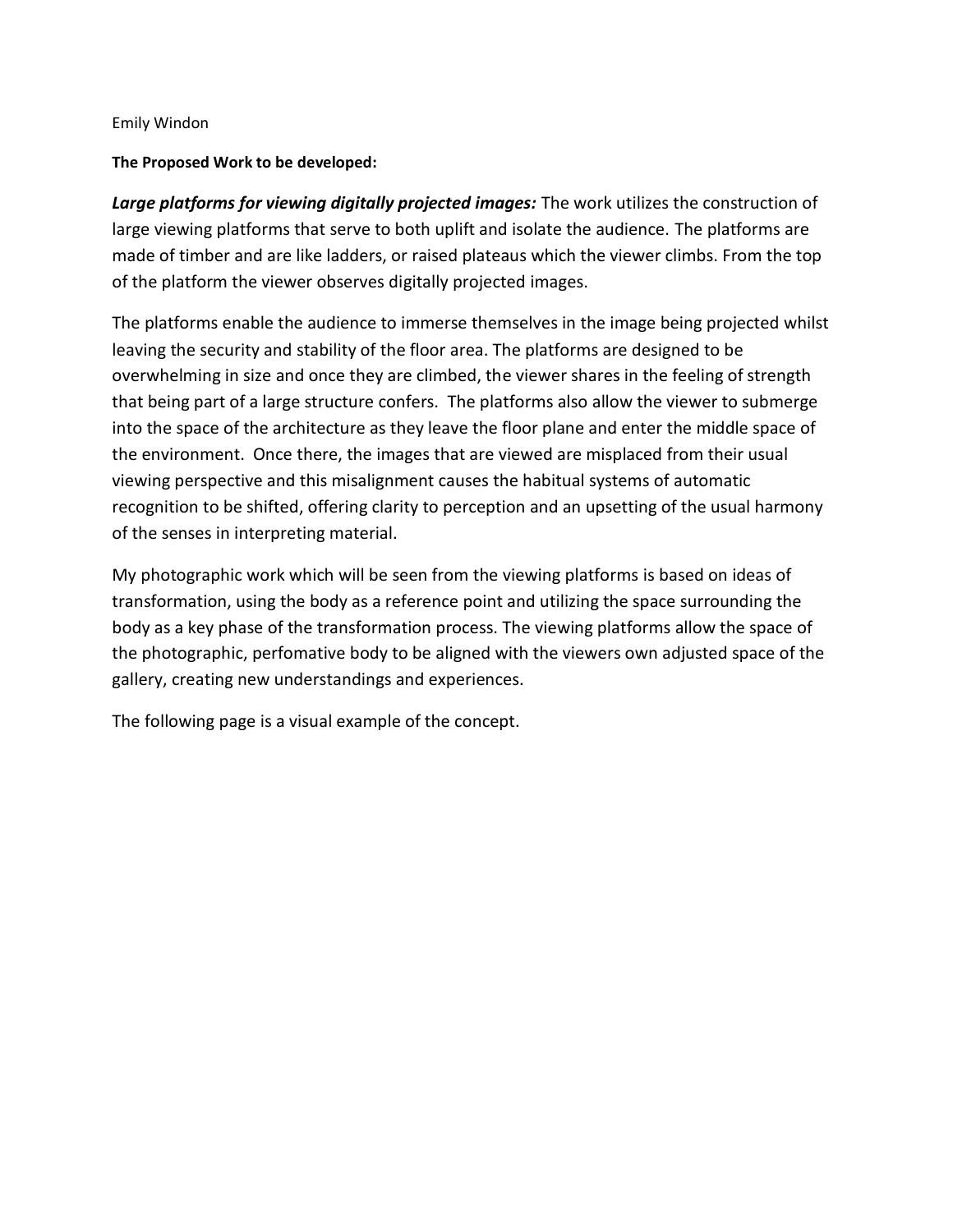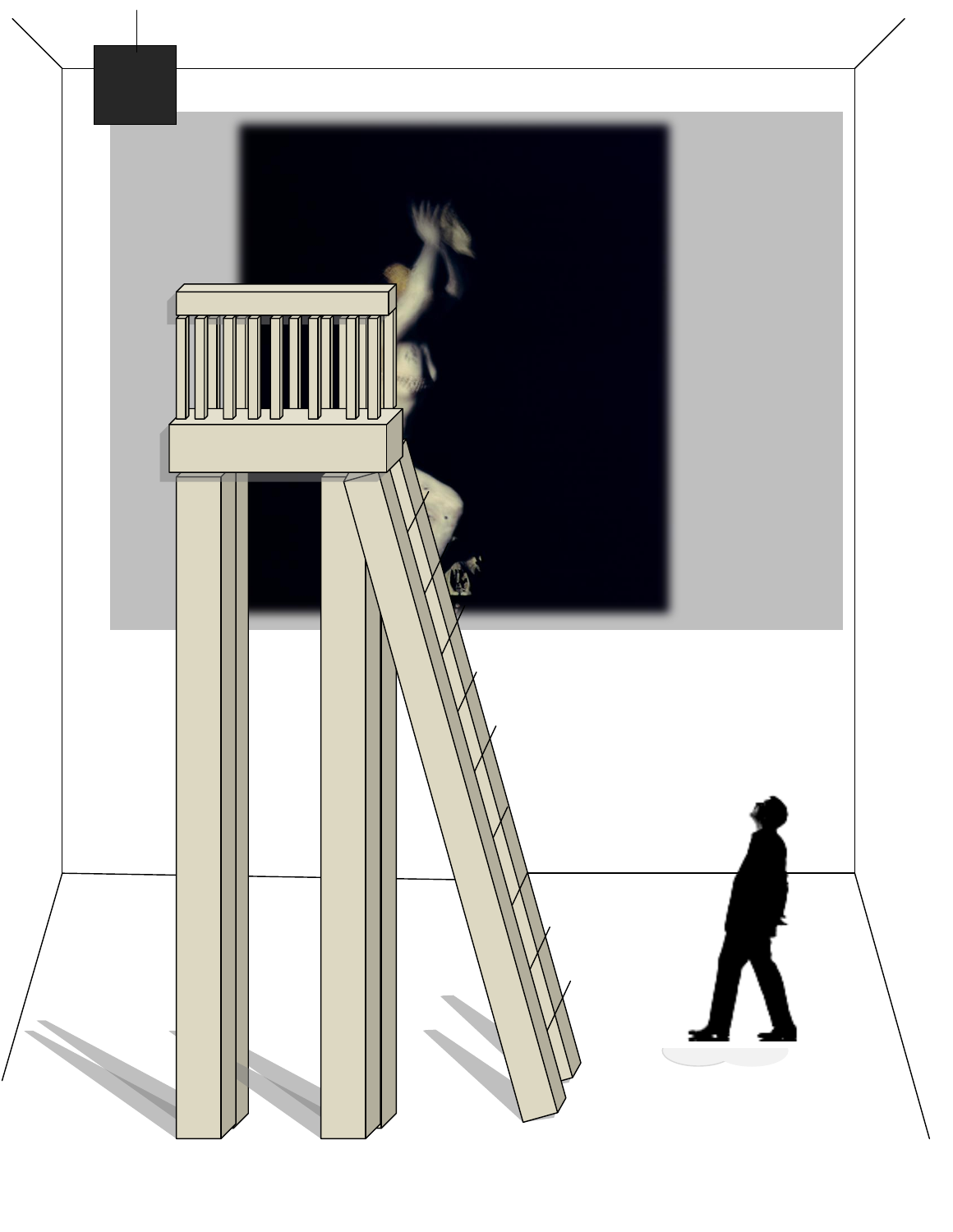### **Production budget:**

Hire of 3000 lumen digital projector for 16 days: \$300 Timber products including seven structural beams at 4m lengths and struts for steps and barricade: \$400 Hardware- nuts, bolts brackets etc- \$200 Transport of disassembled structure from Sydney to Melbourne in artist own vehicle: \$300 Film and developing costs: \$200 Assistance with building of stands- hire of professional carpenter: \$600

Total production budget estimation: \$ 2000

# **Support material list:**

reference number: 1 Emily Windon/ Title: *Terrarium* pigment print 111x 111cm 2012 reference number: 2 Emily Windon/ Title: *Angel of the Falls* pigment print 60x 80cm 2012 reference number: 3 Emily Windon/ Title: *Niagara Sentries* pigment print 60x 80cm 2012 reference number: 4 Emily Windon/ Title: *Calling/ 3* pigment print 90x 90cm 2012 reference number: 5 Emily Windon/ Title: *Gestural Landscape#33* pigment print 10x 10cm 2012 reference number: 6 Emily Windon/ Title: *the Parables (searching)* pigment print 40x 40cm 2010 reference number: 7 Emily Windon/ Title: *the Parables (rescue)* pigment print 40x 40cm 2010 reference number: 8 Emily Windon/ Title: *Ecstasy* pigment print 50x 70cm 2011 reference number: 9 Emily Windon/ Title: *Painted Animism: 18* pigment print 90x 100cm 2011 reference number: 10 Emily Windon/ Title: *Painted Animism: carrying my wounded self* pigment print 90x 100cm 2011